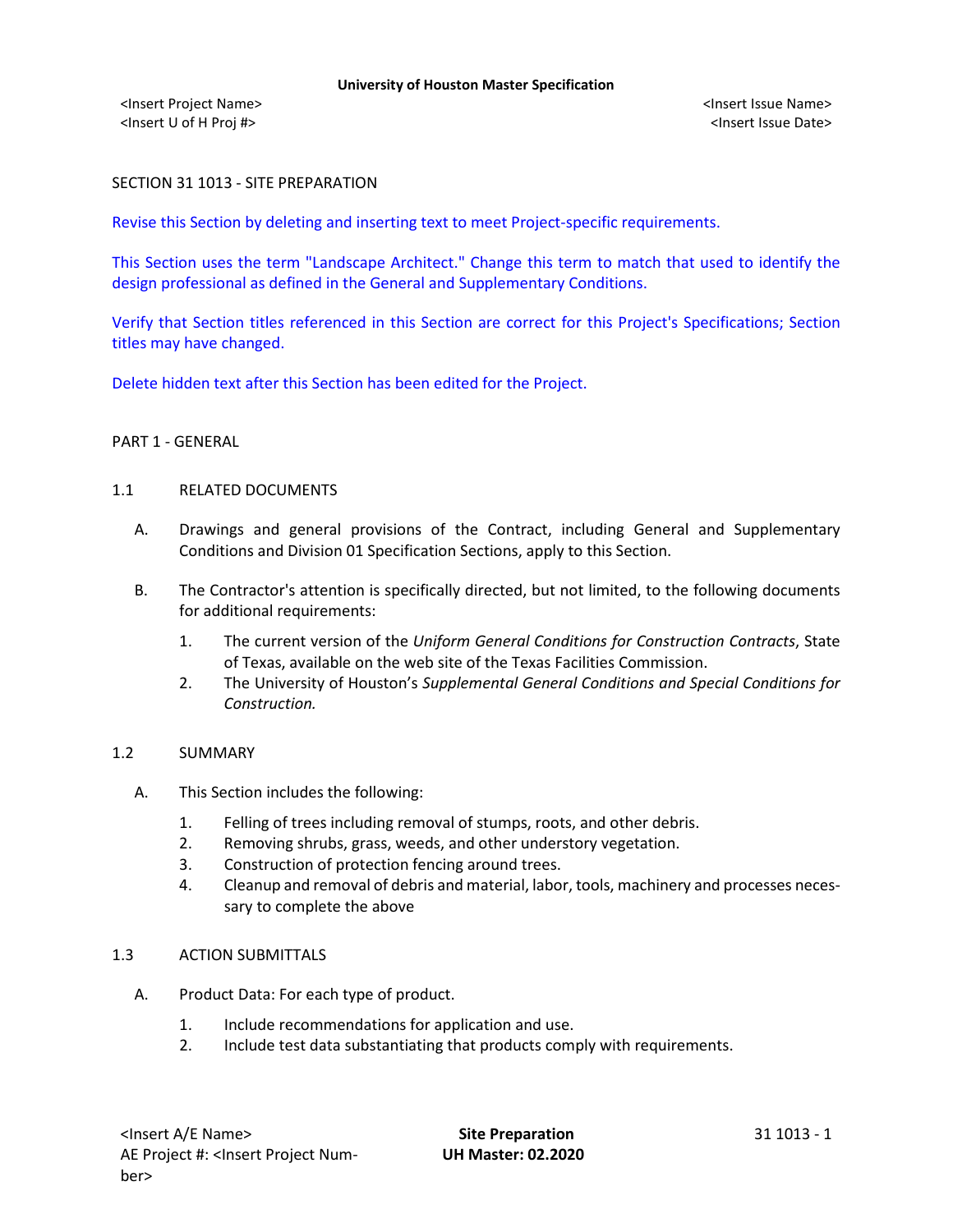<Insert Project Name> <Insert Issue Name> <Insert U of H Proj #> <Insert Issue Date>

# 1.4 PROJECT CONDITIONS

- A. Traffic: Minimize interference with adjoining roads, streets, walks, and other adjacent occupied or used facilities during site-preparation operations.
	- 1. Do not close or obstruct streets, walks, or other adjacent occupied or used facilities without written permission from Owner and Authorities Having Jurisdiction.
	- 2. Provide alternate routes around closed or obstructed traffic ways if required by the Owner or Authorities Having Jurisdiction.

# 1.5 QUALITY ASSURANCE

- A. Qualifications: Work shall be performed by personnel trained and experienced in the execution of the Work and under the direct supervision of a superintendent on Contractor's staff.
- B. Workmanship: Perform work in conformance with recognized acceptable practices. Where job requirements require deviation from those practices, obtain approval from the Owner before proceeding.

# 1.6 DELIVERY, STORAGE, AND HANDLING

- A. Packaged Materials: Deliver packaged materials in original, unopened containers showing weight, certified analysis, name and address of manufacturer, and compliance with applicable state and Federal laws.
	- 1. Store and handle materials as recommended in writing by materials manufacturer.

### 1.7 EXISTING CONDITIONS

- A. Protection of Existing Utilities:
	- 1. Existence and location of underground items are not guaranteed. Investigate and field verify before starting work. Excavation and backfill in the vicinity of existing items of work shall be carried out with extreme caution.
	- 2. Contractor shall be held responsible for any damage and for maintenance and protection of existing utilities.
	- 3. Indicate on record drawings where there is conflict between field conditions and Drawings.

# PART 2 - PRODUCTS

# 2.1 EQUIPMENT

A. Machinery: Machinery shall be approved by Owner. Contractor shall provide equipment and machinery sufficient for proper execution of Work.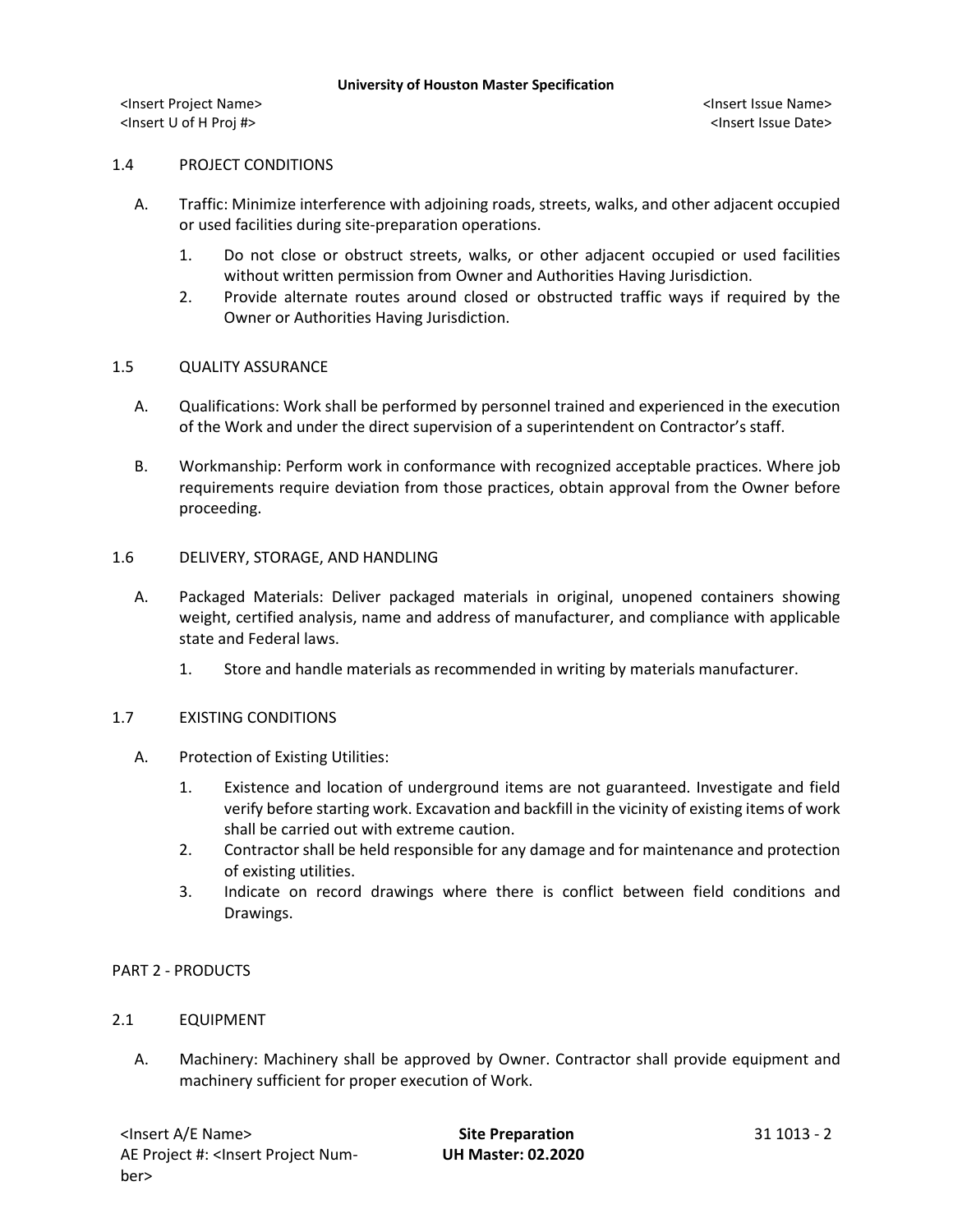#### **University of Houston Master Specification**

<Insert Project Name> <Insert Issue Name> <Insert U of H Proj #> <Insert Issue Date>

- B. Herbicide: Pre-emergent herbicide effective in controlling the germination or growth of weeds within planted areas.
- C. Siltation Fencing: Complying with ASTM D6461.
- D. Temporary Tree and Plant Protection Fencing:
	- 1. Provide ASTM A392, Type II, Class 1, 1.2 oz./sq. ft. (366 g/sq. m) zinc-coated chain link fabric in one-piece heights measured between top and bottom of outer edge of selvage knuckle or twist according to "CLFMI Product Manual" and requirements indicated below:
		- a. Fabric Height: Five feet.
		- b. Wire Diameter: 0.148 inch (3.76 MM).
		- c. Mesh Size: 2 inches (50 mm)**.**
	- 2. Posts: ASTM F1043, Group IC-L, light industrial round steel pipe.
	- 3. Standard Round Wire Ties: For attaching chain-link fabric to posts according to the following:
		- a. Hot-Dip Galvanized Steel: 0.106-inch- (2.69-mm) diameter wire; galvanized coating thickness matching coating thickness of chain-link fence fabric.

### PART 3 - EXECUTION

### 3.1 PREPARATION

- A. Protect and maintain benchmarks and survey control points from disturbance during construction.
- B. Protect existing site improvements to remain from damage during construction.
	- 1. Verify with the Owner which objects are to be removed and salvaged and which objects are to be preserved in place.
	- 2. Restore damaged improvements to their original condition, as acceptable to Owner.

### 3.2 TREE PROTECTION

- A. Erect and maintain temporary fencing around drip line before starting site clearing. Remove fence when construction is complete.
- B. Do not excavate within dripline unless otherwise indicated.
- C. Repair or replace trees and vegetation indicated to remain that are damaged by construction operations, in a manner approved by Landscape Architect.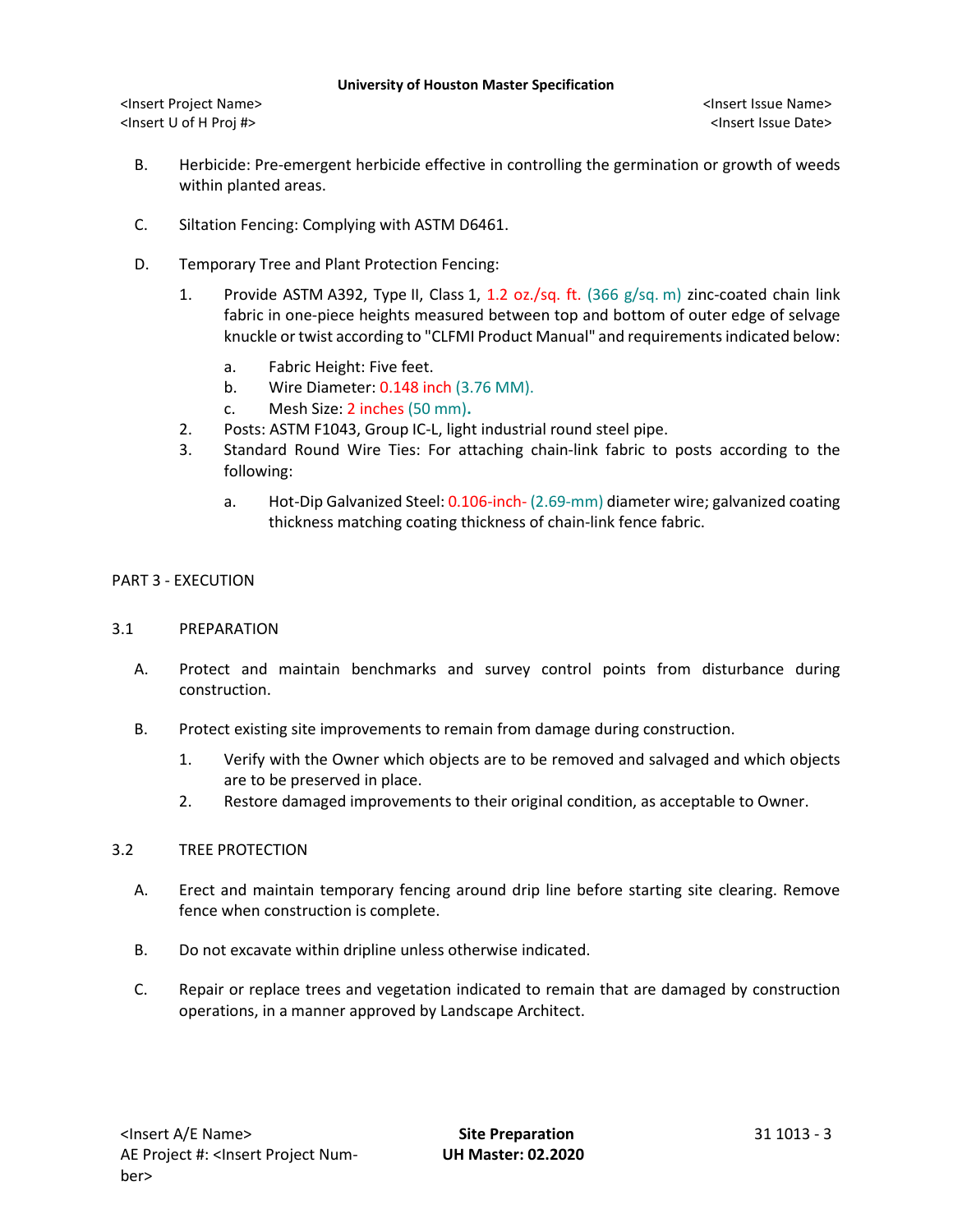<Insert Project Name> <Insert Issue Name> <Insert U of H Proj #> <Insert Issue Date>

# 3.3 UTILITIES

- A. Locate, identify, disconnect, and seal or cap off utilities indicated to be removed.
	- 1. Arrange with utility companies to shut off indicated utilities.
- B. Existing Utilities: Do not interrupt utilities serving facilities occupied by Owner or others unless permitted under the following conditions and then only after arranging to provide temporary utility services according to requirements indicated:
	- 1. Notify Owner's Representative not less than two weeks in advance of proposed utility interruptions to allow conformance with Utility Department Outage Notification protocols.
	- 2. Do not proceed with utility interruptions without Owner's written permission.

### 3.4 EXISTING WEED AND GRASS STRIPPING

- A. Strip area within work limits shown on Drawings of lawns and vegetation under the direction of the Landscape Architect.
	- 1. Strip soil to depths and in such a manner to prevent intermingling with underlying subsoil or other objectionable material.
	- 2. Remove heavy growths of vegetation from areas before stripping soil.
	- 3. Where trees are indicated to remain, stop topsoil stripping a sufficient distance from dripline to prevent damage to main root system.
	- 4. Stock pile topsoil where directed.
		- a. Construction storage piles to freely drain surface water but not onto adjacent properties.
		- b. Cover storage piles if required to prevent windblown dust
- B. Method of removal shall remove a minimum amount of topsoil and shall be even so that there is not a general change to overall grading.

### 3.5 CLEARING AND GRUBBING

A. Comply with requirements of Division 31 Section "Clearing and Grubbing."

### 3.6 PROTECTION

- A. Protect prepared areas from additional compaction, disturbance, and contamination. Prohibit the following practices within these areas except as required to perform planting operations:
	- 1. Storage of construction materials, debris, or excavated material.
	- 2. Parking vehicles or equipment.
	- 3. Foot traffic.
	- 4. Erection of sheds or structures or picnic tables.